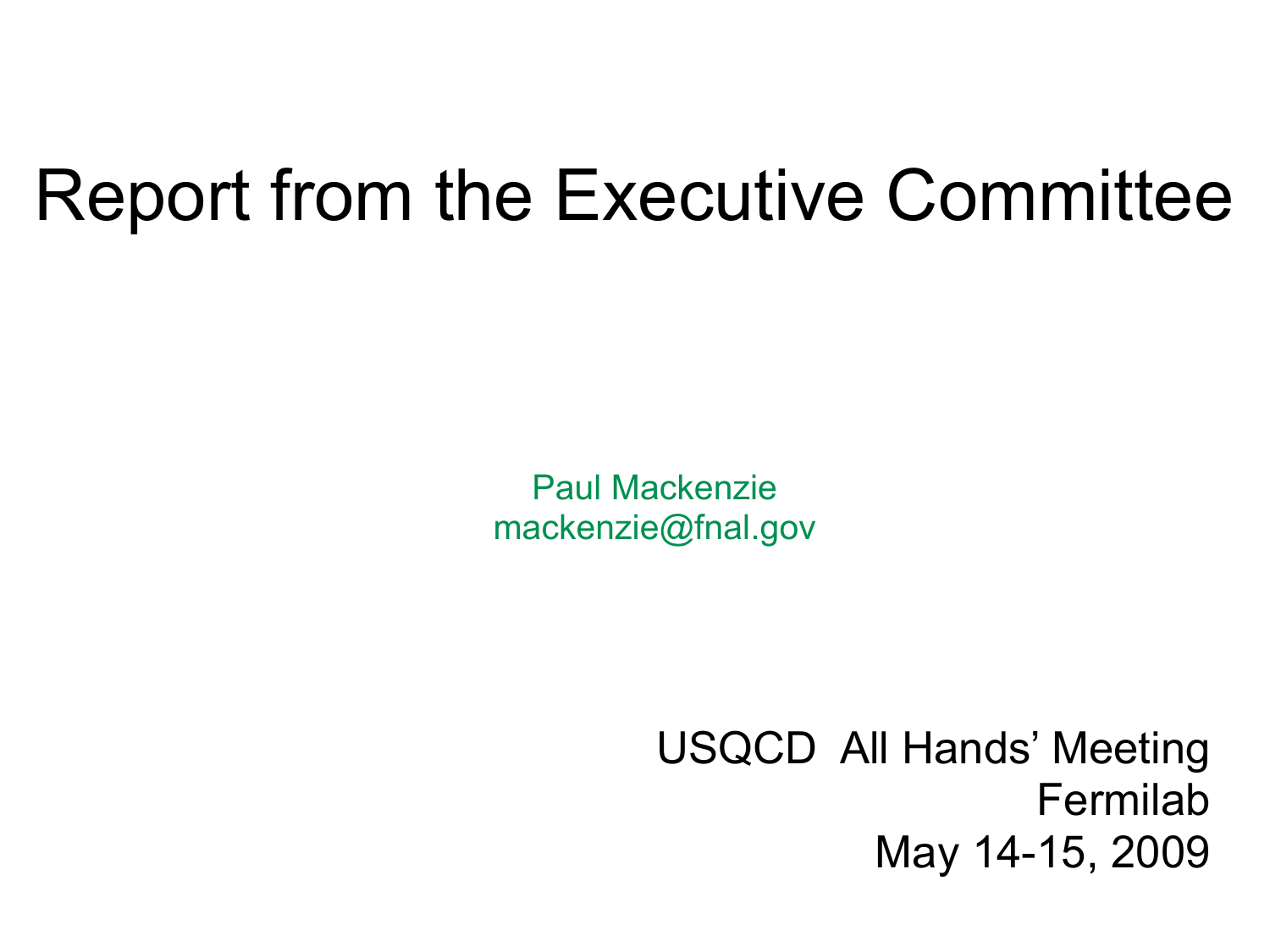## **Outline**

- LQCD Project, 2006-2009
- LQCD-ext Proposal, 2010-2014
- Stimulus Bill Computer
- Incite Grant
- NSF Petascale Computing Resources Proposal
- SciDAC-2 Grant, 2006-2011
- Travel Funds

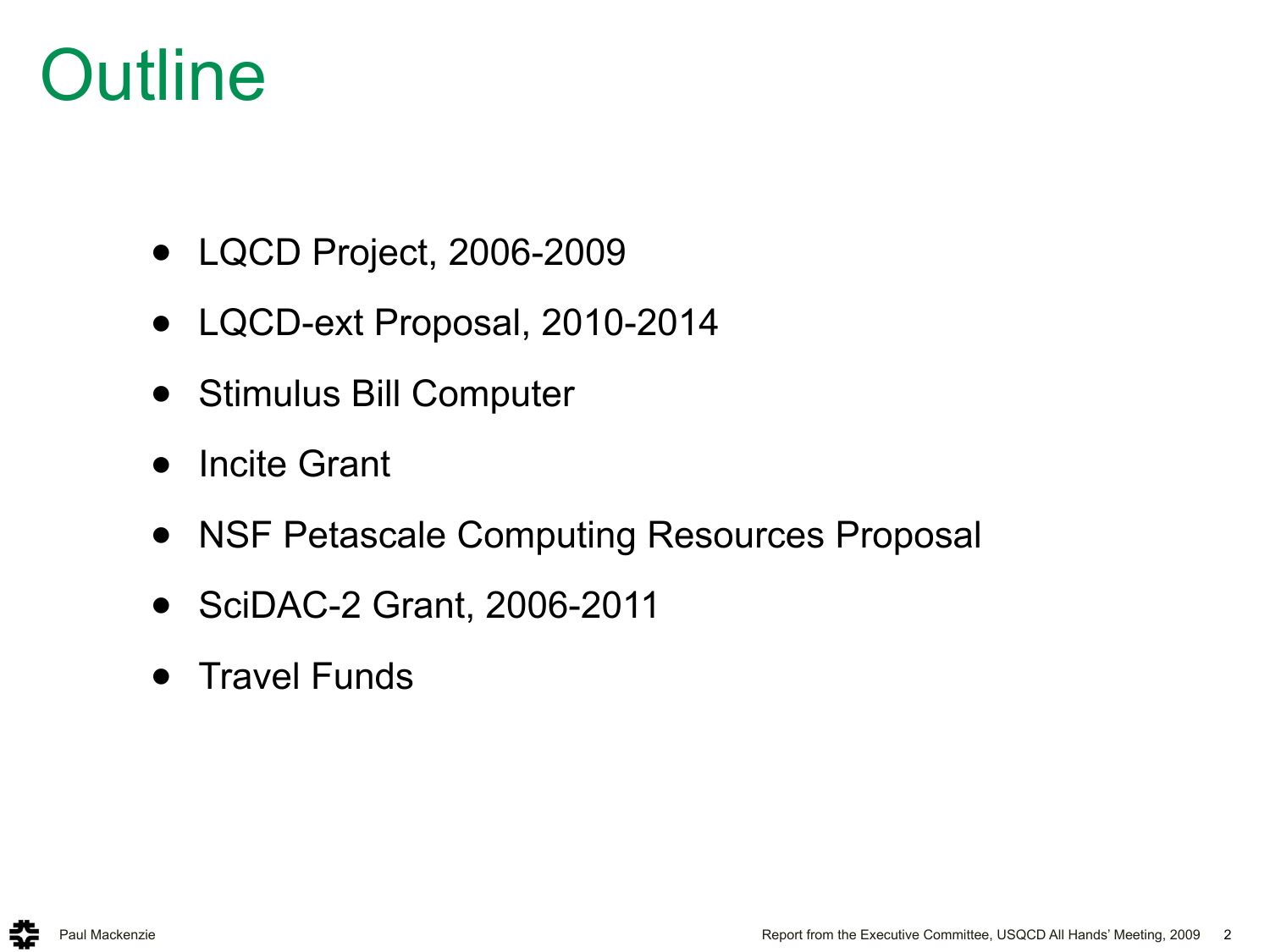

#### Hardware grants

QCDOC.

LQCD project, first cycle of continuous HEP and NP

Proposed computer from stimulus bill (ARRA).

Proposed LQCD-ext hardware project for 2010-2014.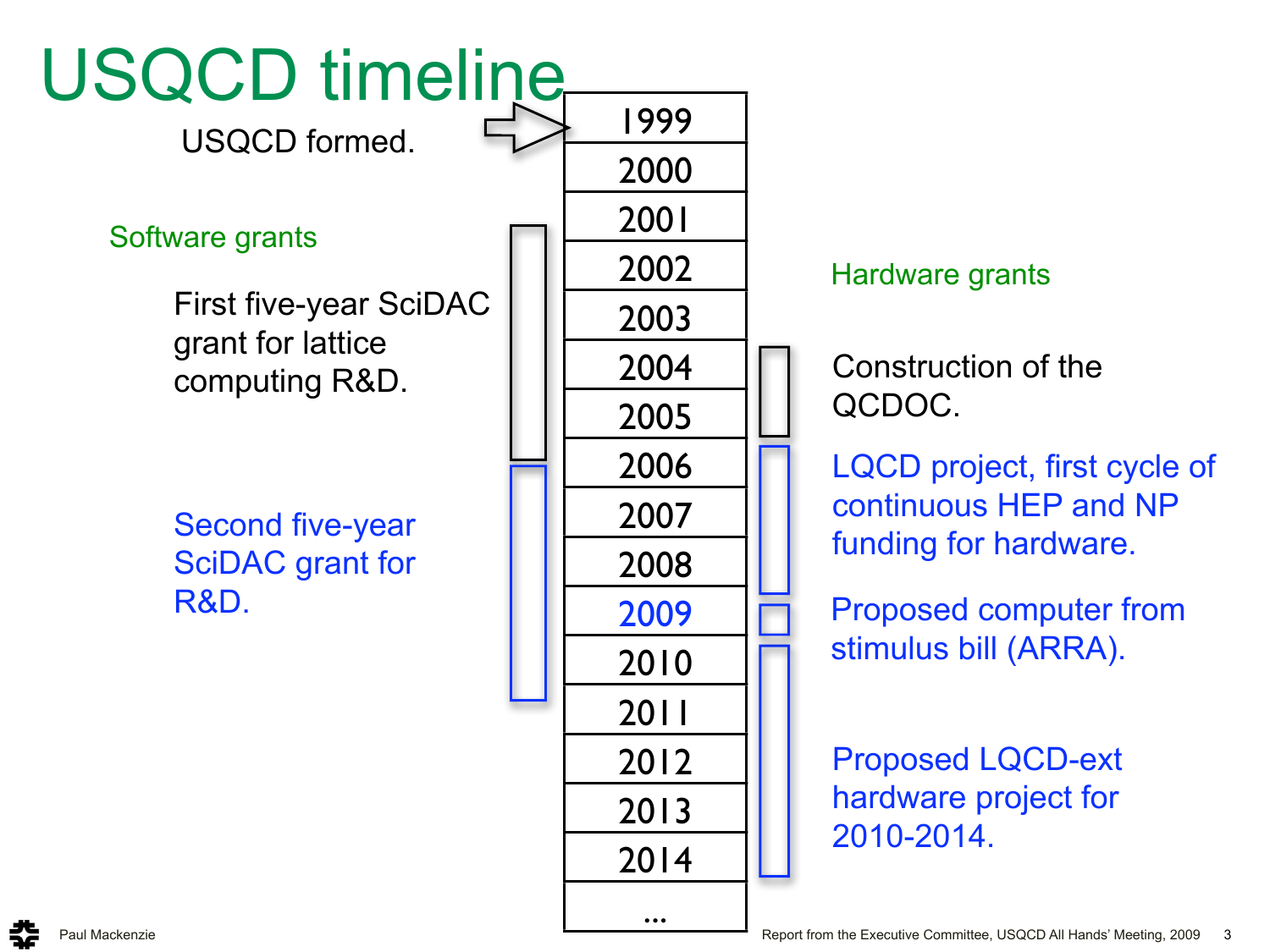# The LQCD Project, 2006-2009

- The Lattice QCD Computing Project (LQCD) acquires and operates dedicated computers for the USQCD Collaboration.
	- SciDAC-1 Clusters still in operation.
	- QCDOC.
	- 6n, Kaon, 7n, and JPsi clusters acquired under LQCD.
- LQCD runs through FY 09 (September 30, 2009).
- Final annual review will be on June 4-5, 2009, at Fermilab.

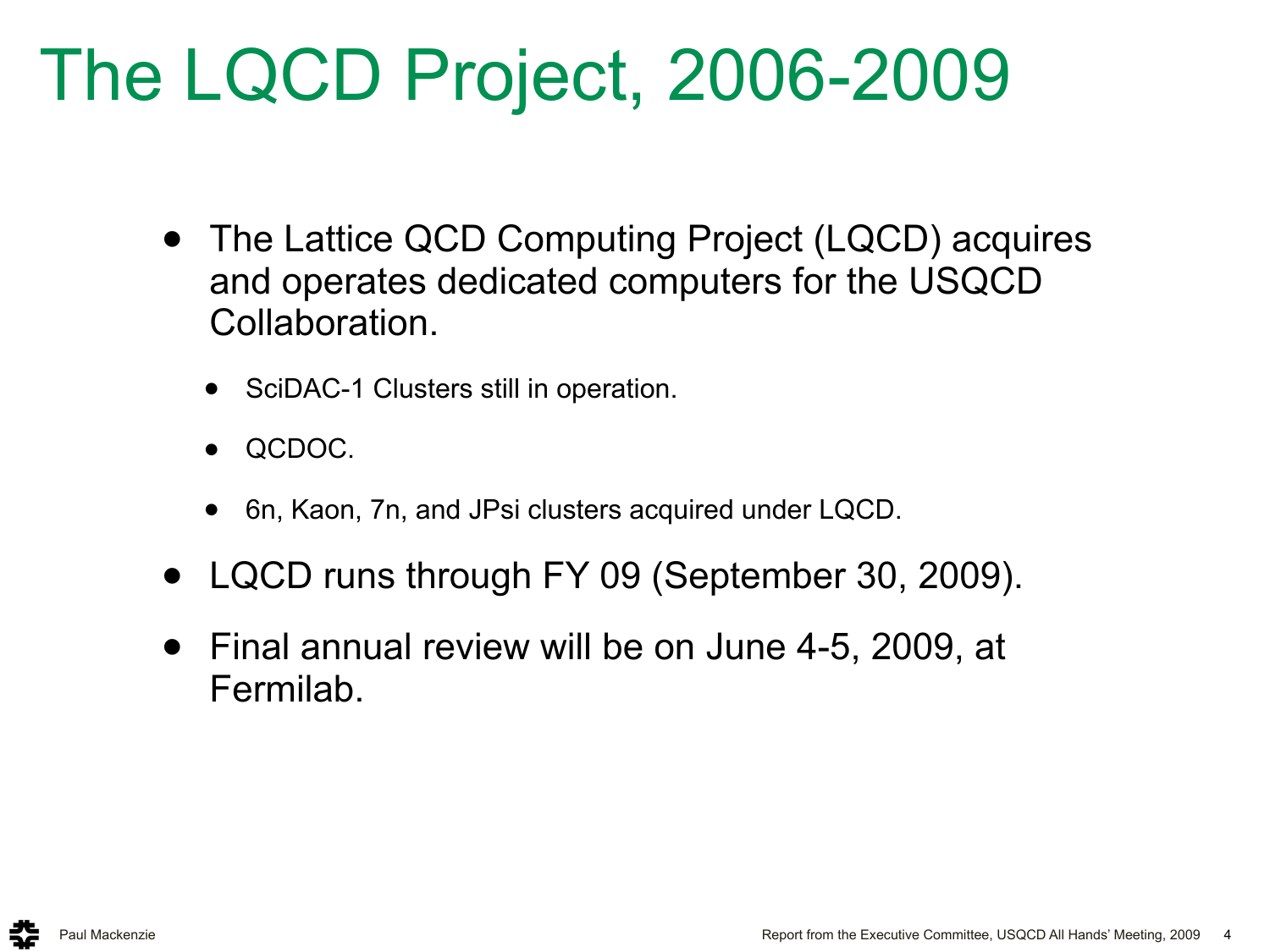# LQCD-ext, 2010-14

- The Executive Committee submitted a white paper to the DOE in April, 2007 proposing a new LQCD Computing Project (LQCD-ext) for the period FY 2010– 2014.
- The panel that reviewed LQCD in May 2007 stated:

"*The resources provided through the LQCD project are crucial for the*  US lattice QCD community to stay internationally competitive. This will *remain true beyond the final year of the LQCD project, 2009, and the committee believes that an increase in computational resources beyond 2009 should be strongly encouraged, building on the success of the 2006–2009 LQCD project*."

• On December 4, 2007 the Executive Committee was invited to submit a written proposal for LQCD-ext with a due date of December 31, 2007.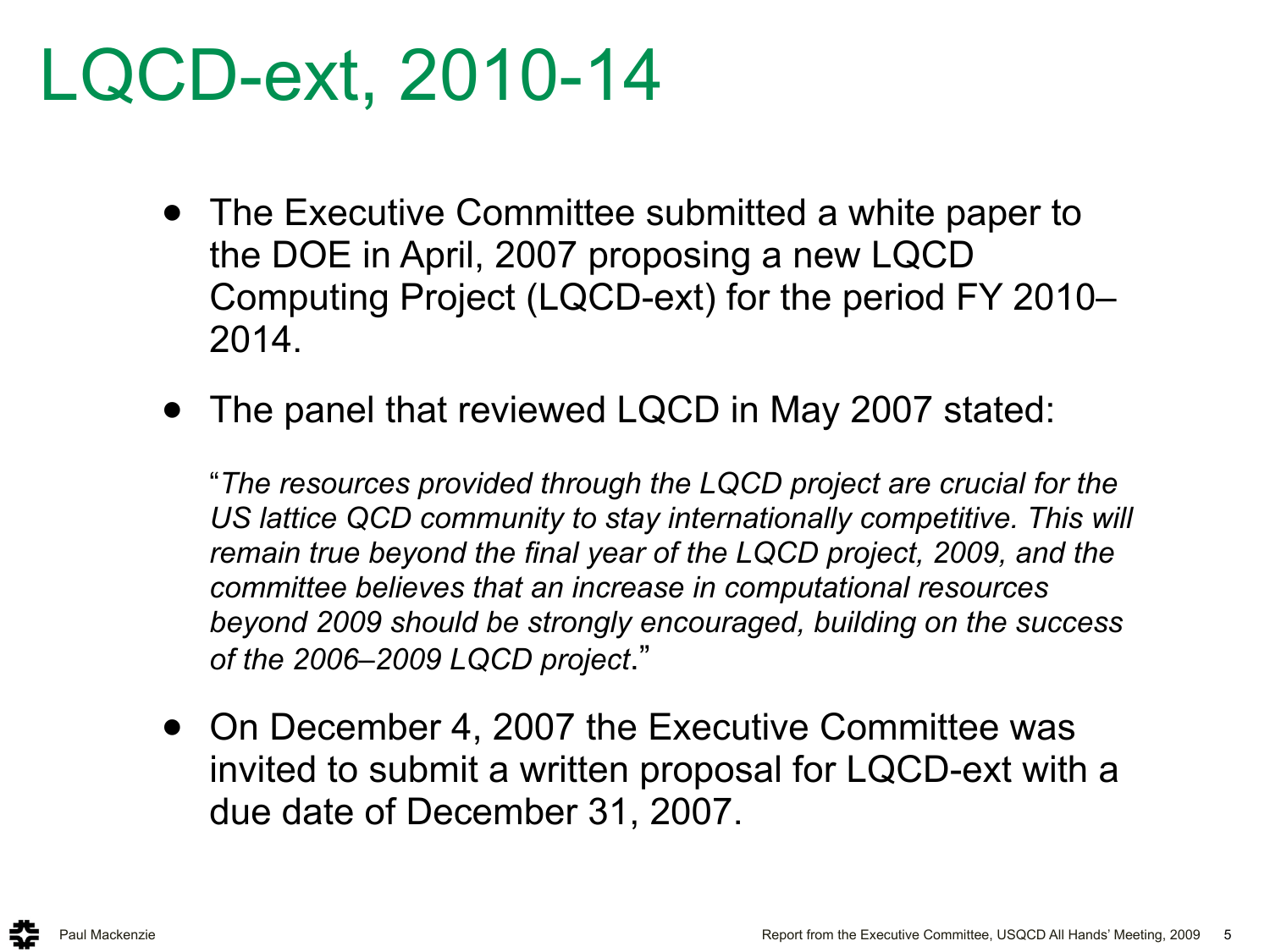# LQCD-ext, 2010-14

- A panel of high energy and nuclear physicists, and computer scientists reviewed the proposal on January 30 and 31, 2008. It strongly supported funding the proposal at the requested level.
- A presentation on recent progress in lattice gauge theory was made to HEPAP on February 15, 2008. HEPAP members made very strong statements regarding the importance of research in our field.
- In December, 2008, the extension project obtained CD0 approval from DoE (acceptance of scientific need).
- On April 20, 2009, the project had a CD1 review (preliminary cost and schedule baseline). Approval hoped for soon, after revision of some documents.
- Combined CD2/CD3 expected late summer (official baselines and permission to start spending money).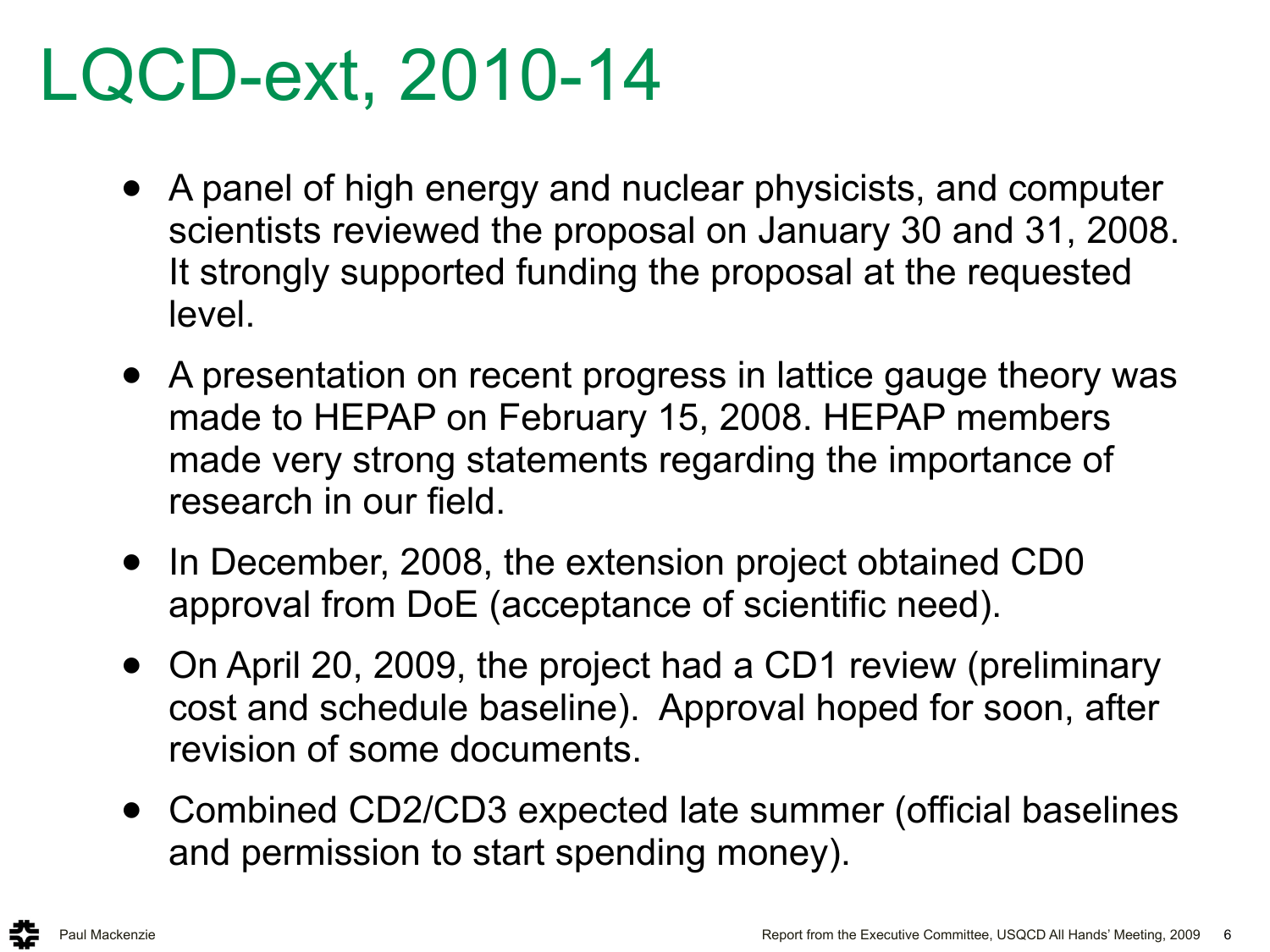# LQCD-ext Proposal

- Areas of scientific emphasis
	- Fundamental parameters of the Standard Model, and precision tests of it.
	- The spectrum, internal structure and interactions of hadrons.
	- Strongly interacting matter under extreme conditions of temperature and density.
	- Theories for physics beyond the Standard Model.
- The proposal cites a need to access the DOE's leadership class computers and to acquire and operate dedicated hardware.
- The proposal requests a fixed hardware budget of \$3.0M per year, and an operations budget that star ts at \$1.45M in 2010 and grows by 4% per year.
	- We have been led to expect  $\sim$ \$17M-\$18M from this proposal.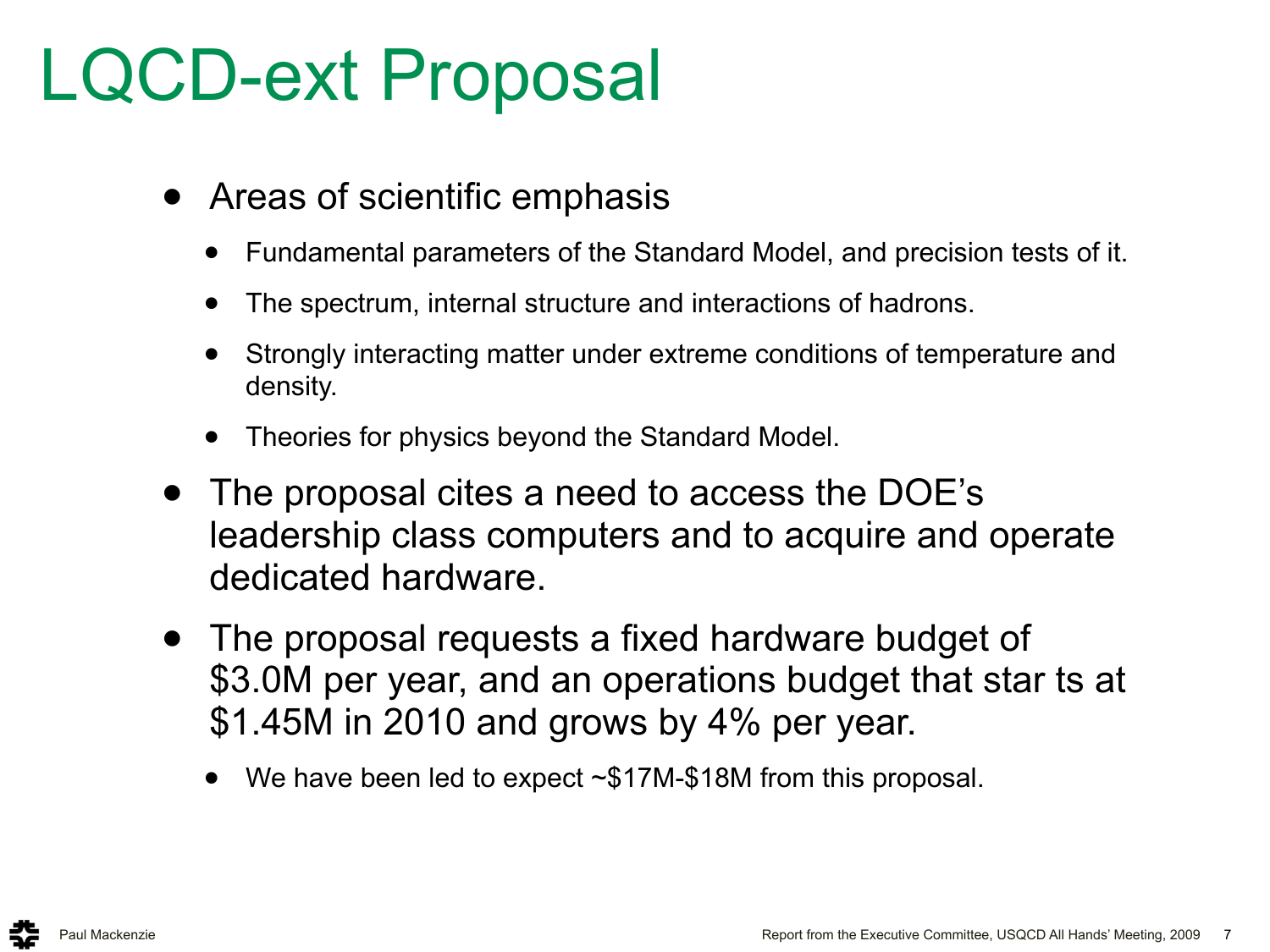# Stimulus bill (ARRA) computer

- Separate project from LQCD-ext; resources to be managed as a coherent whole.
- Proposed for ~\$4.9 M, around 16 TF, to be installed at JLab this year.
- Combined projects around \$22M, as we originally proposed.
	- (Compared with  $\sim$ \$10M for LQCD Project.)

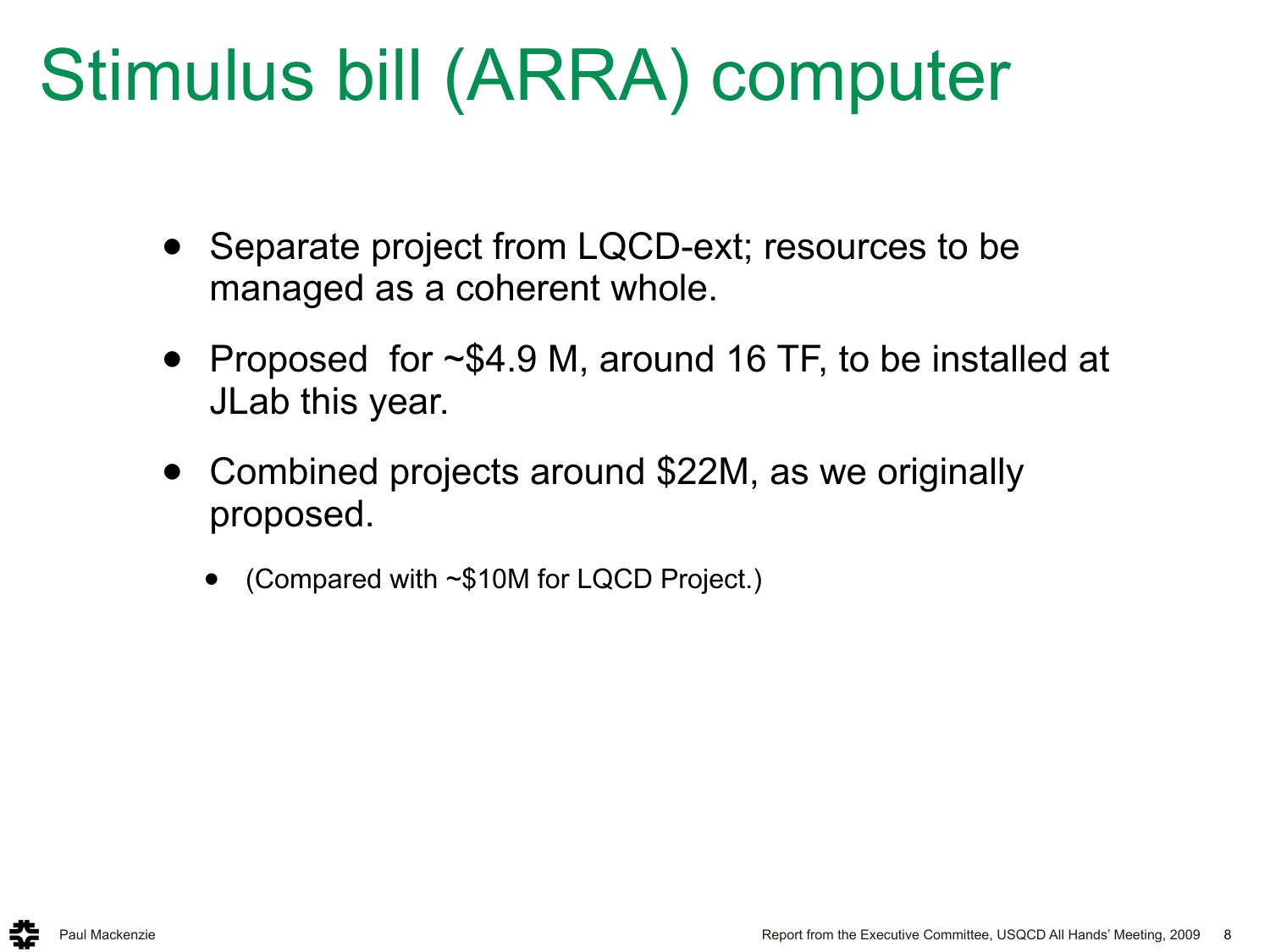# Hardware goals by fiscal year

| <b>Fiscal Year</b> | <b>Dedicated Hardware</b><br>(Tflop-Years) | <b>Leadership Class Computers</b><br>(Tflop-Years) |
|--------------------|--------------------------------------------|----------------------------------------------------|
| 2010               | 35                                         | 30                                                 |
| 2011               | 60                                         | 50                                                 |
| 2012               | 100                                        | 80                                                 |
| 2013               | 160                                        | 130                                                |
| 2014               | 255                                        | 210                                                |
| Total              | 610                                        | 500                                                |

1 Tflop-year  $= 3.5$  M 6n node-hours

Computing resources from the use of dedicated hardware (column 2) and leadership class computers (column 3) needed to carry out our scientific program by fiscal year. Computing resources are given in Tflop–Years, where one Tflop–Year is the number of floating point operations produced in a year by a computer sustaining one teraflop/s.

> LQCD-ext proposal. Goals envisioned in the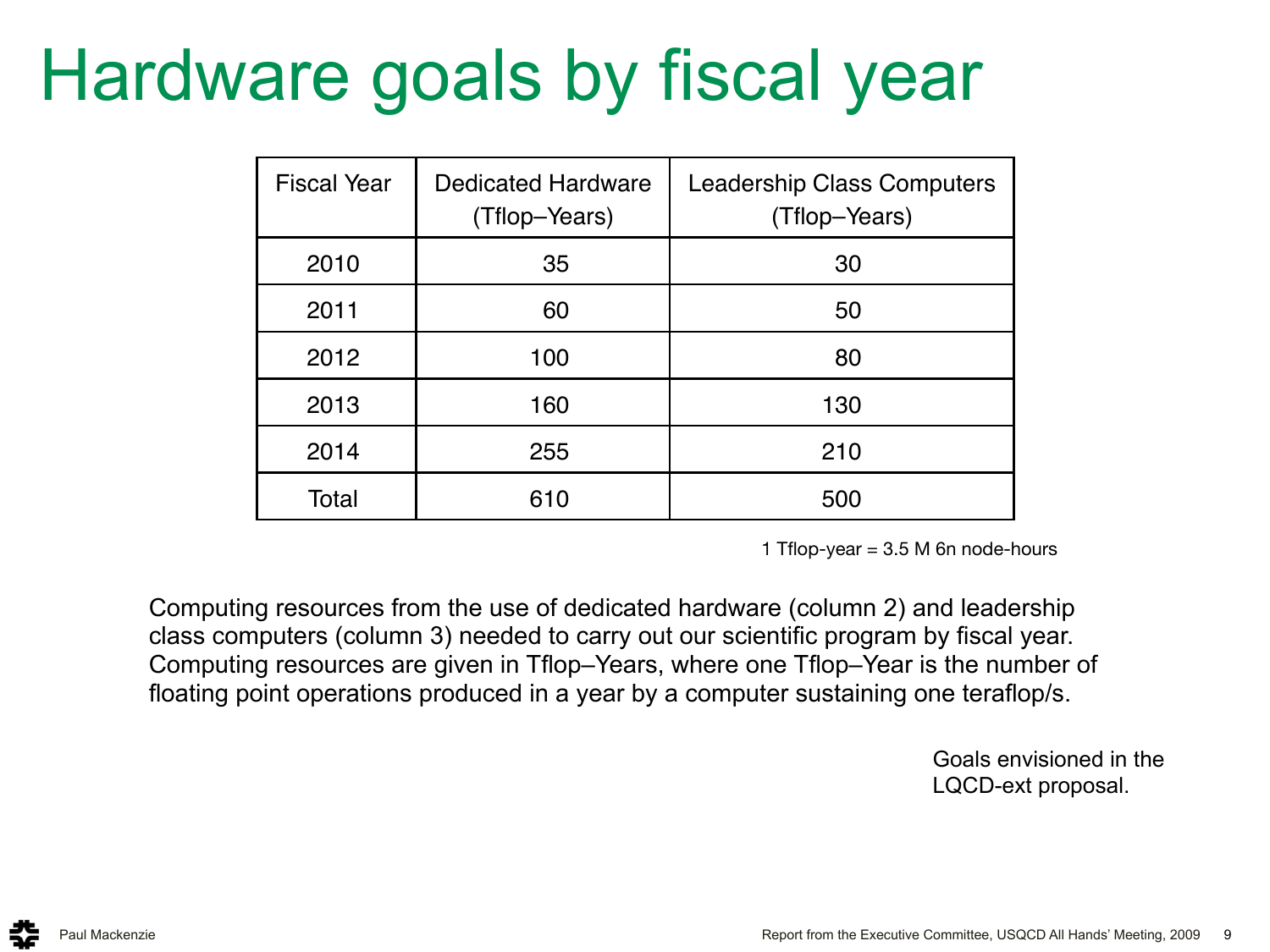# USQCD Incite Award

- Time on the DOE's leadership class computers, the Cray XT4 at ORNL and the BlueGene/P at ANL, is allocated through the Incite Program. USQCD has received a three year grant from the Incite Program beginning January 1, 2008. Ours is the largest allocation for 2009. It consists of:
	- 67 M core-hours on the ANL BlueGene/P,
	- 20 M core-hours on the ORNL Cray XT4.
- In 2009 the Cray is being used to generate anisotropic-Clover gauge configurations. The BG/P is being used to generate Asqtad and DWF gauge configurations and to do analysis on those configurations.

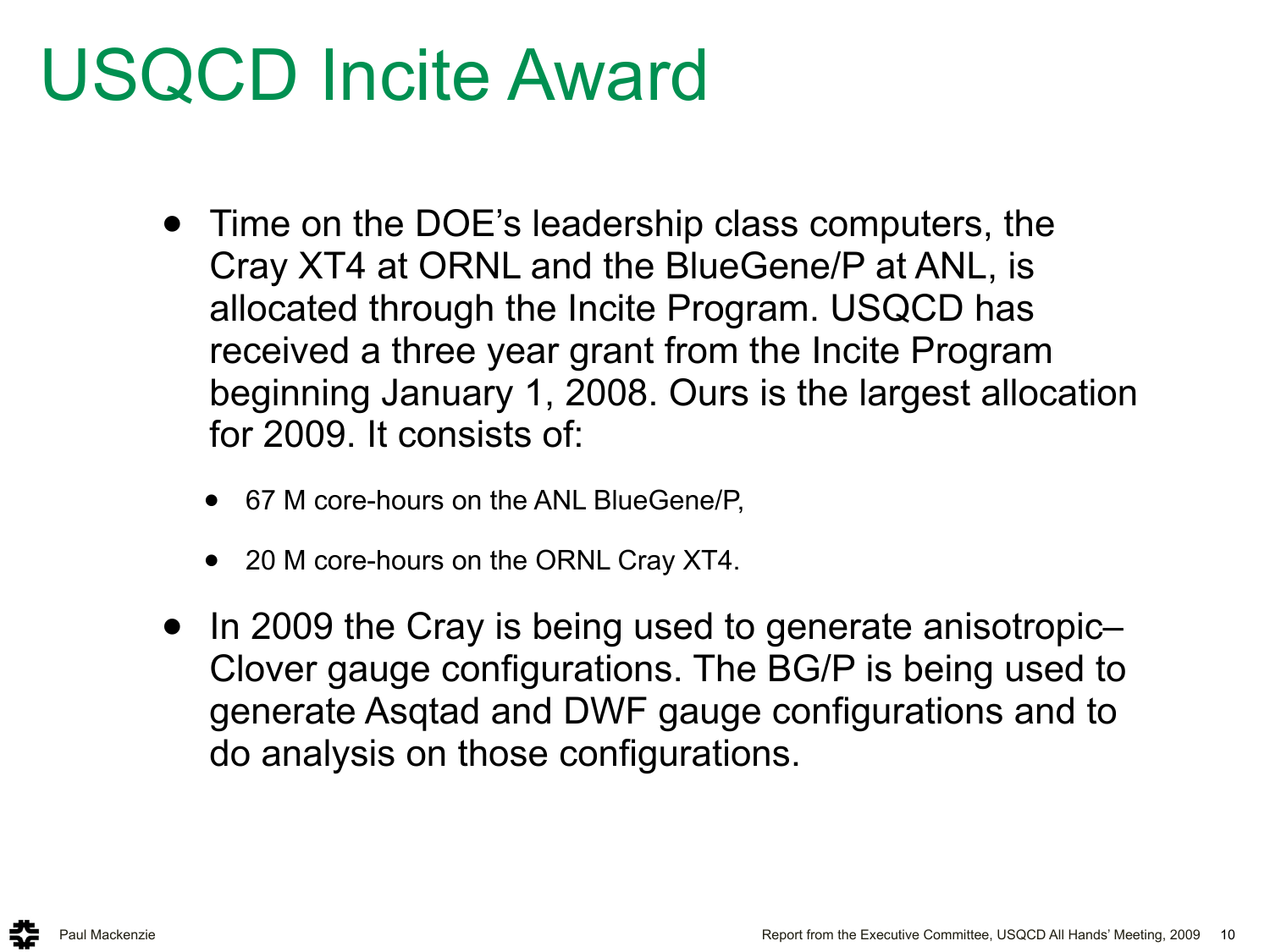# USQCD Incite Award

- Specific allocations are made on a yearly basis, and there is an opportunity to change scientific priorities each year within the framework of the proposal.
- The Scientific Program Committee, which reviewed and approved the proposal, will advise the Executive Committee on priorities each year.

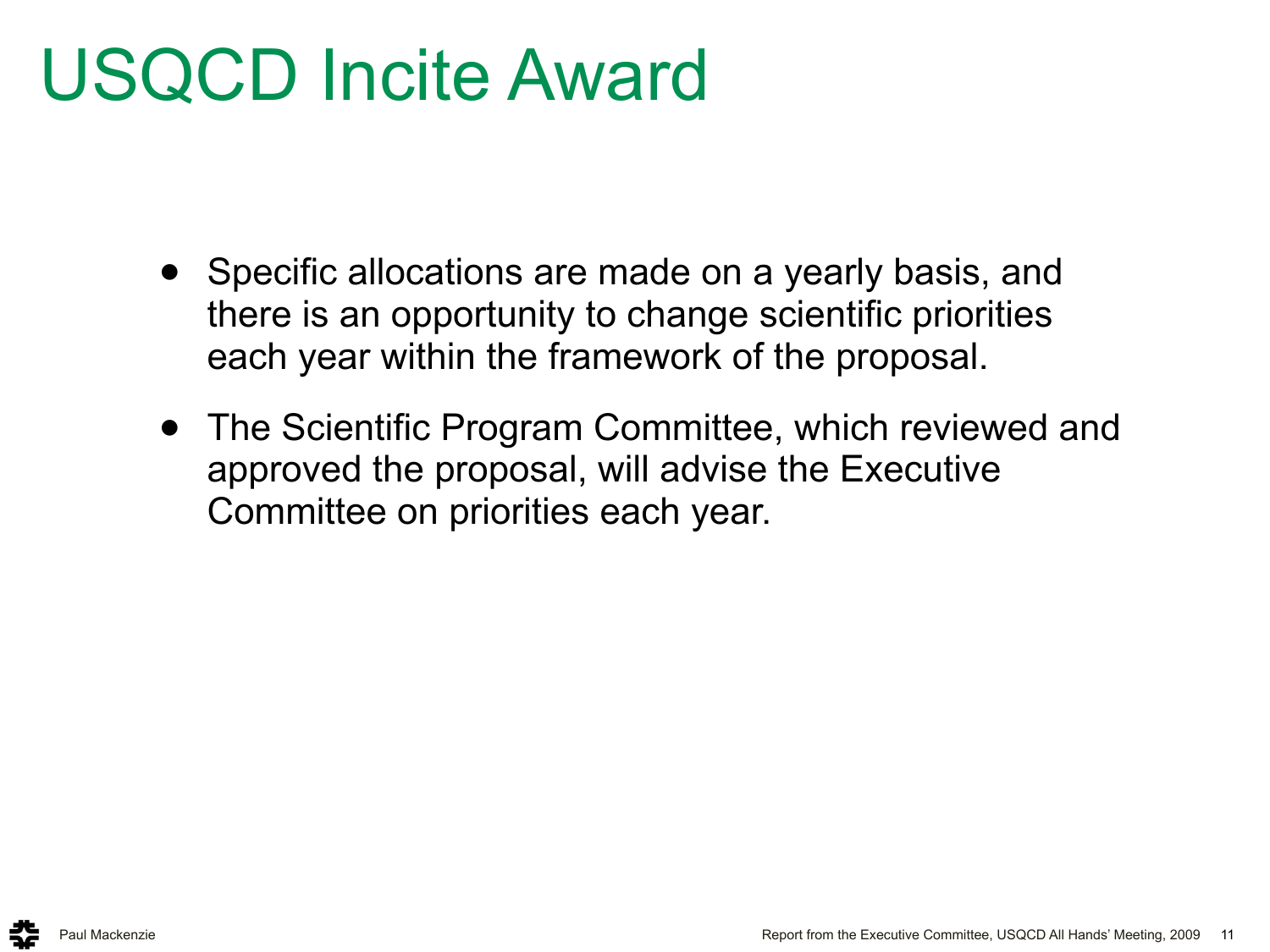# Incite Early Science Periods

- At ALCF in 2008, USQCD was one of first projects ready to go, only one with three-year program mapped out.
	- Three-year program of asqtad ensemble generation was accomplished in one year. We used ~300 M core-hours, mostly of Early Science time,  $~1/3$  of BG/P cycles in 2008.
	- Thanks James Osborn and Software Committee.
- At ALCF in 2009, we have access to a low priority queue instead of an ES grant. From 1/1-5/10/09, USQCD has run 63 M core-hours here.
	- We need to make sure we use up our regular grant, according to James.
- At ORNL in 2009, we received a Director's Discretionary award of 2.5 M core-hours.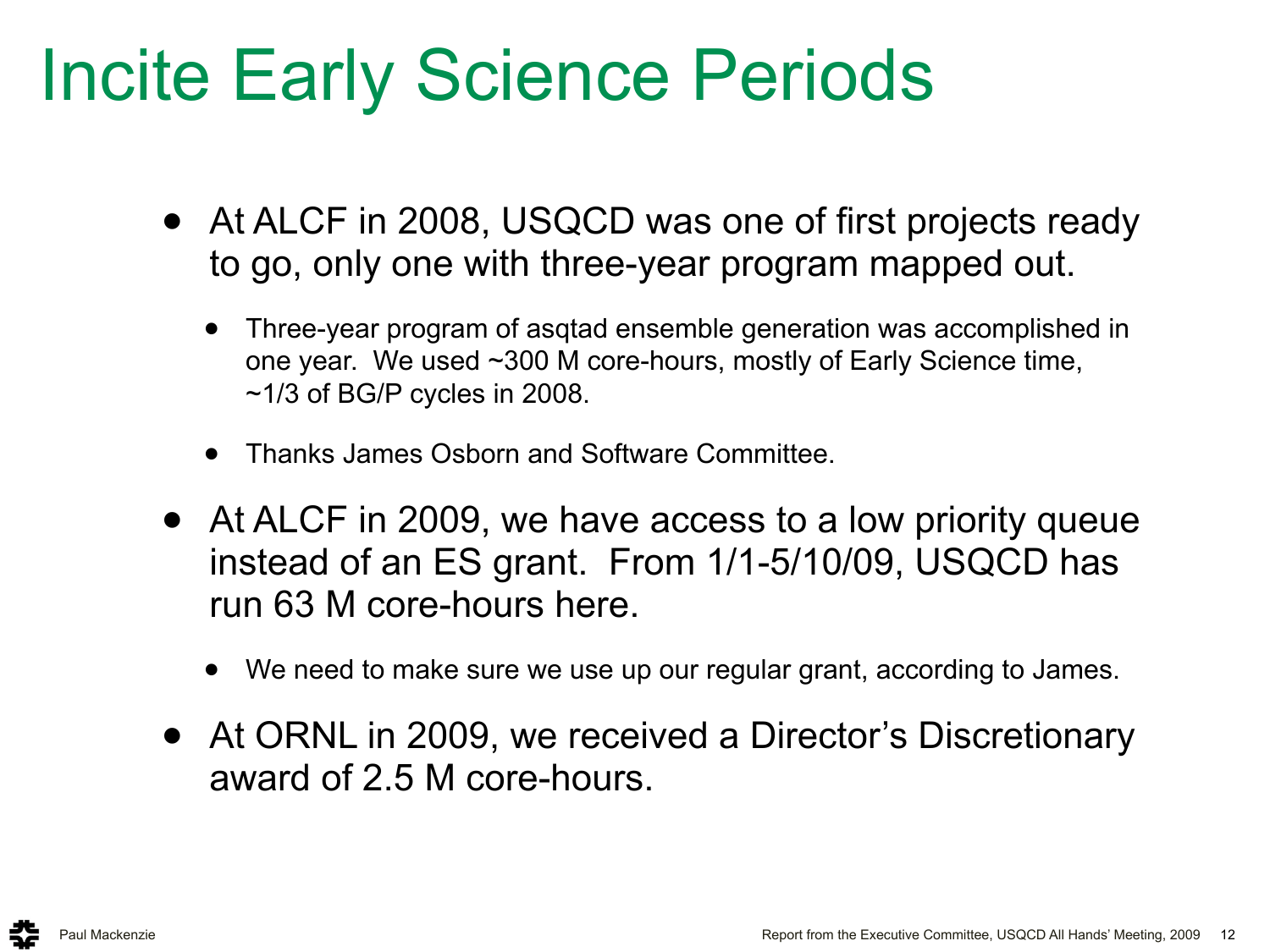#### Current hardware resources

| <b>Source</b>       | <b>Facility</b>                 |                          | Allocation year Time (M 6n | node-hours) |                                |                         |                 |                     |
|---------------------|---------------------------------|--------------------------|----------------------------|-------------|--------------------------------|-------------------------|-----------------|---------------------|
| <b>USQCD</b>        | <b>BNL</b>                      | QCDOC                    | 1/7/09-1/7/10              | 10.8        |                                |                         |                 |                     |
| dedicated           |                                 |                          |                            |             |                                |                         |                 |                     |
| hardware            | <b>FNAL</b>                     | Pion                     |                            | 2.5         |                                |                         |                 |                     |
|                     |                                 | Kaon                     |                            | 7.6         |                                |                         |                 |                     |
|                     |                                 | <b>JPsi</b>              |                            | 24.9        |                                |                         |                 |                     |
|                     |                                 | FY10, projected          |                            |             |                                | 41.0 x fraction of year |                 |                     |
|                     | JLab                            | 6 <sub>n</sub>           |                            | 1.8         |                                |                         |                 |                     |
|                     |                                 | 7n                       |                            | 8.8         |                                |                         |                 |                     |
|                     |                                 | ARRA, projected          |                            |             | $47.0 \times$ fraction of year |                         |                 |                     |
|                     | <b>USQCD</b> total              |                          |                            | 56.4        |                                |                         |                 |                     |
| Leadership<br>class | <b>ALCF</b>                     | <b>BG/P</b> Incite       | 1/1/09-1/1/10              |             |                                |                         | 67 M core-hour  | 1 ch = $0.27$ 6n hr |
|                     |                                 | <b>BG/P low priority</b> |                            |             |                                |                         |                 |                     |
|                     | Oak Ridge                       | XT4 Incite               |                            |             |                                |                         | 20 M core-hour  | 1 ch=0.56 6n hr     |
|                     |                                 | XT5 (ES)                 |                            |             |                                |                         | 2.5 M core-hour |                     |
|                     | 1 TF $yr = 3.5$ M 6n node-hours |                          |                            |             |                                |                         |                 |                     |

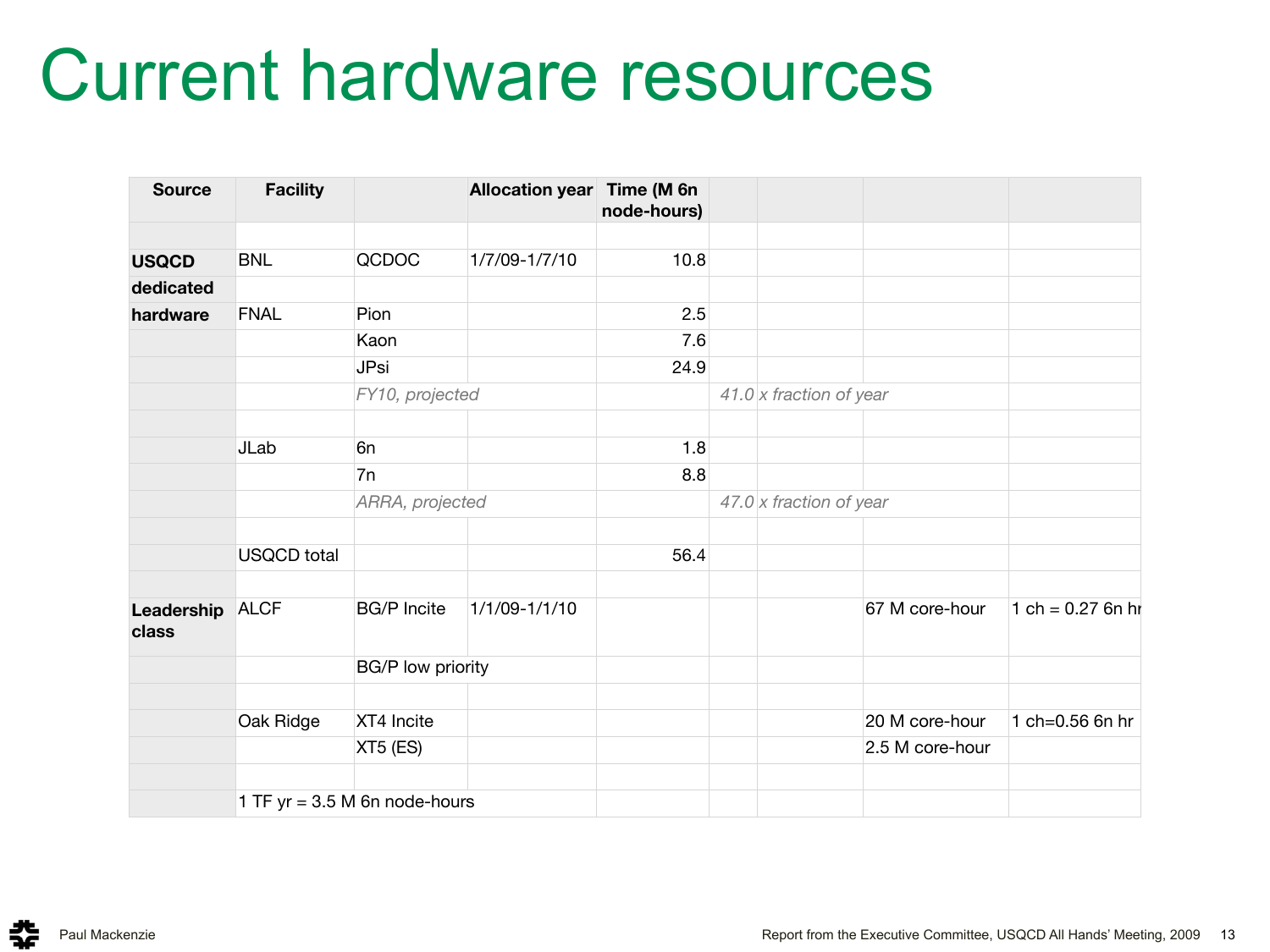# Allocations and Scientific Priorities

- The Scientific Program Committee (SPC) allocates all USQCD computing resources.
- It is the responsibility of the Executive Committee, in consultation with the SPC and the community, to put forward compelling physics programs in proposals.
- It is the responsibility of the SPC to accomplish the goals of a given proposal, bearing in mind the goals of the funders.
	- E.g., charge number 1 to the June 4-5, 2009 LQCD annual review panel is to evaluate:

*"The continued significance and relevance of the LQCD project, with an emphasis on its impact on the experimental programs supported by the Offices of High Energy and Nuclear Physics of the DOE;"*

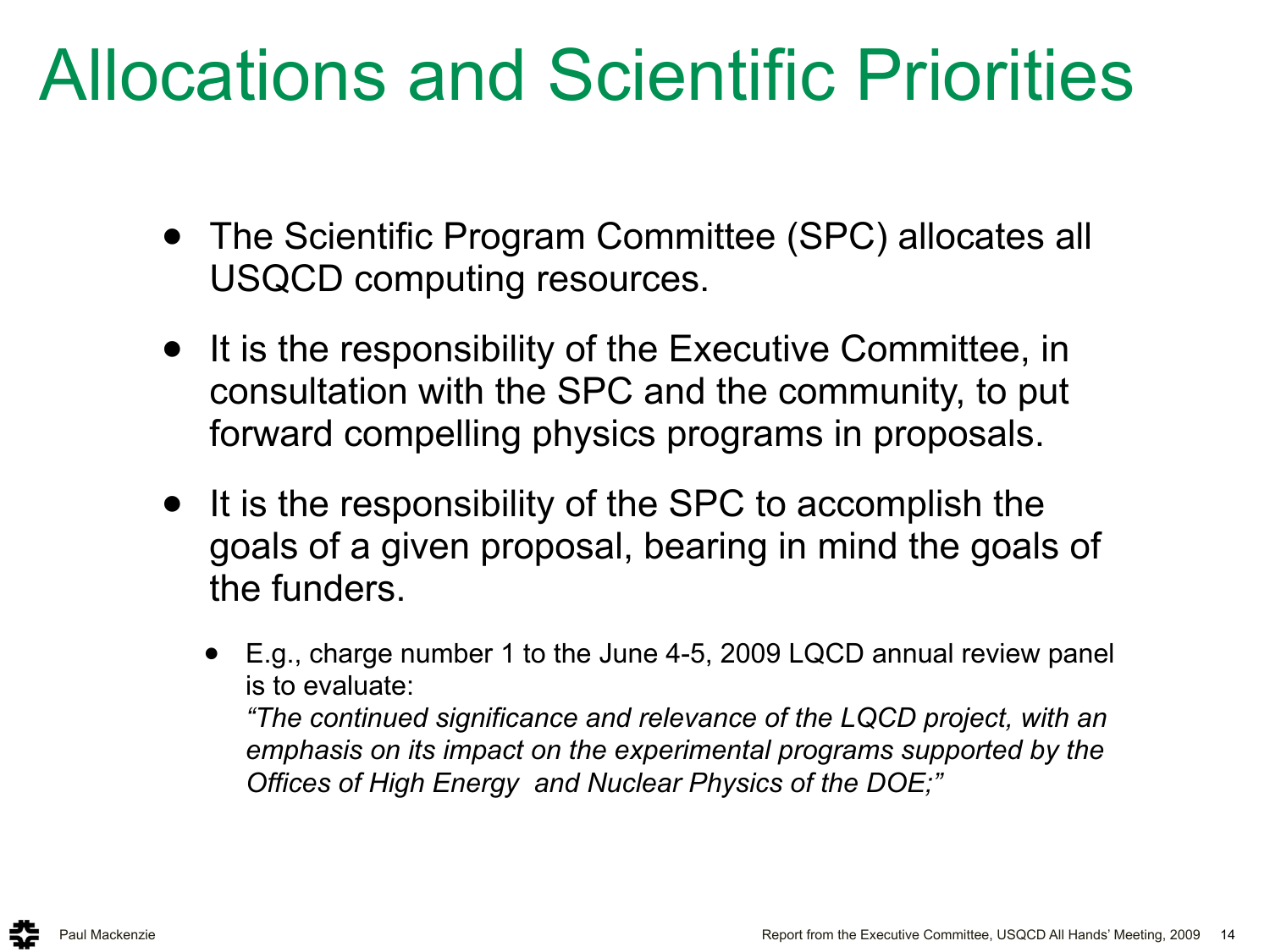# Allocations and Scientific Priorities

- A new Incite proposal will be submitted next year. In this and future proposals, the Executive Committee will consult with the SPC and the community to create a compelling program of physics for the proposal.
- USQCD does not apply as a collaboration for resources at NERSC or on NSF supercomputers less powerful than Blue Waters. Of course, sub-groups within USQCD can and do apply for these resources.

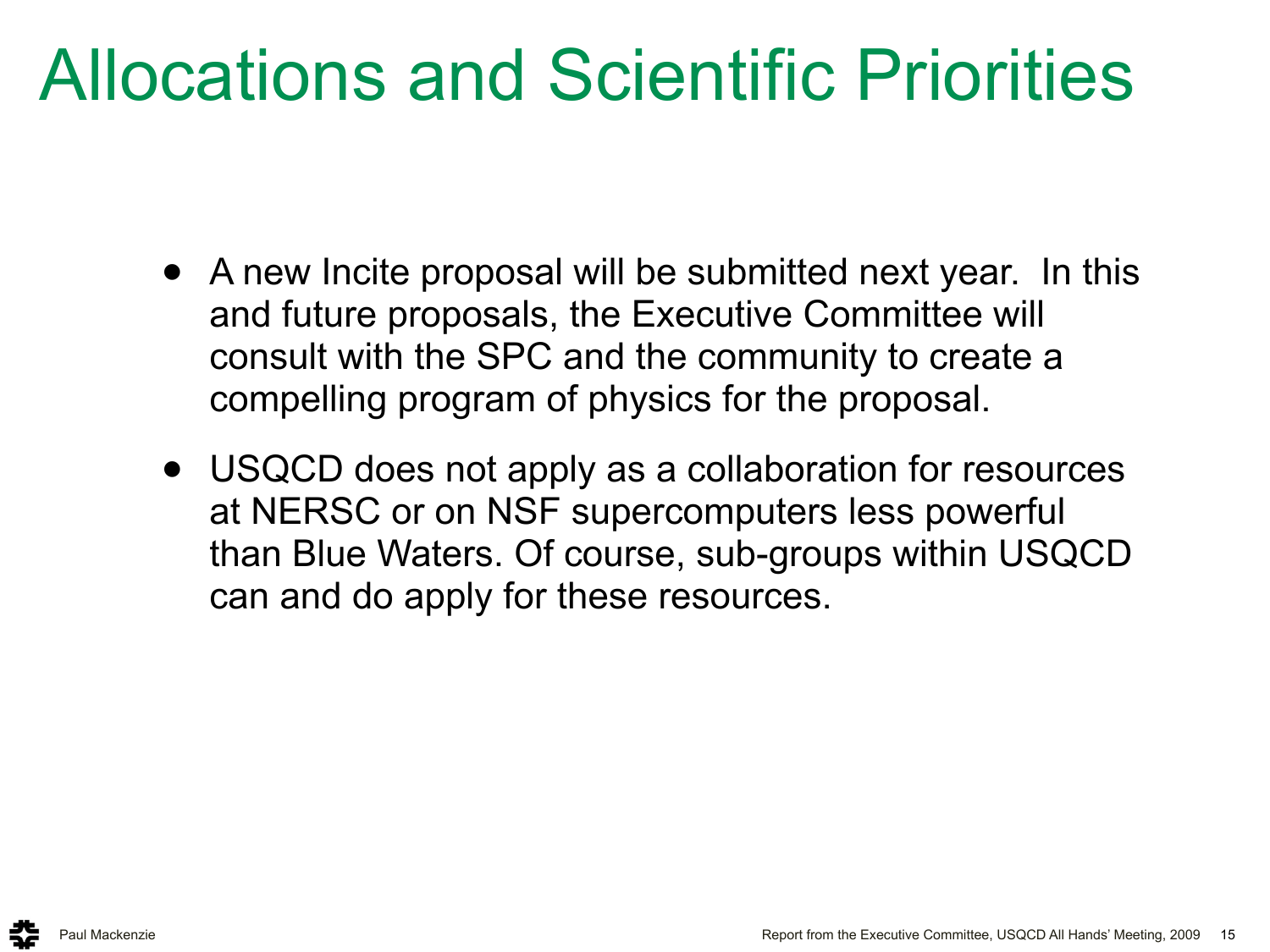# NSF PRAC Proposal

- The NSF has announced that it will acquire an IBM computer, Blue Waters, capable of sustaining in excess of one petaflop/s on a wide range of applications. Blue Waters will be located at NCSA, and is expected to become available for use in 2011.
- Very little information regarding Blue Waters is publicly available. It is known that:
	- It is based on Power7 processors.
	- It will have more than 200,000 cores.
	- The interconnect fabric will feature significantly reduced latency and increased bandwidth. (But the NSF does not state what Blue Water's interconnect is being compare to!)
	- Achieving 1.0 delivered petaflop on lattice code is part of its acceptance tests.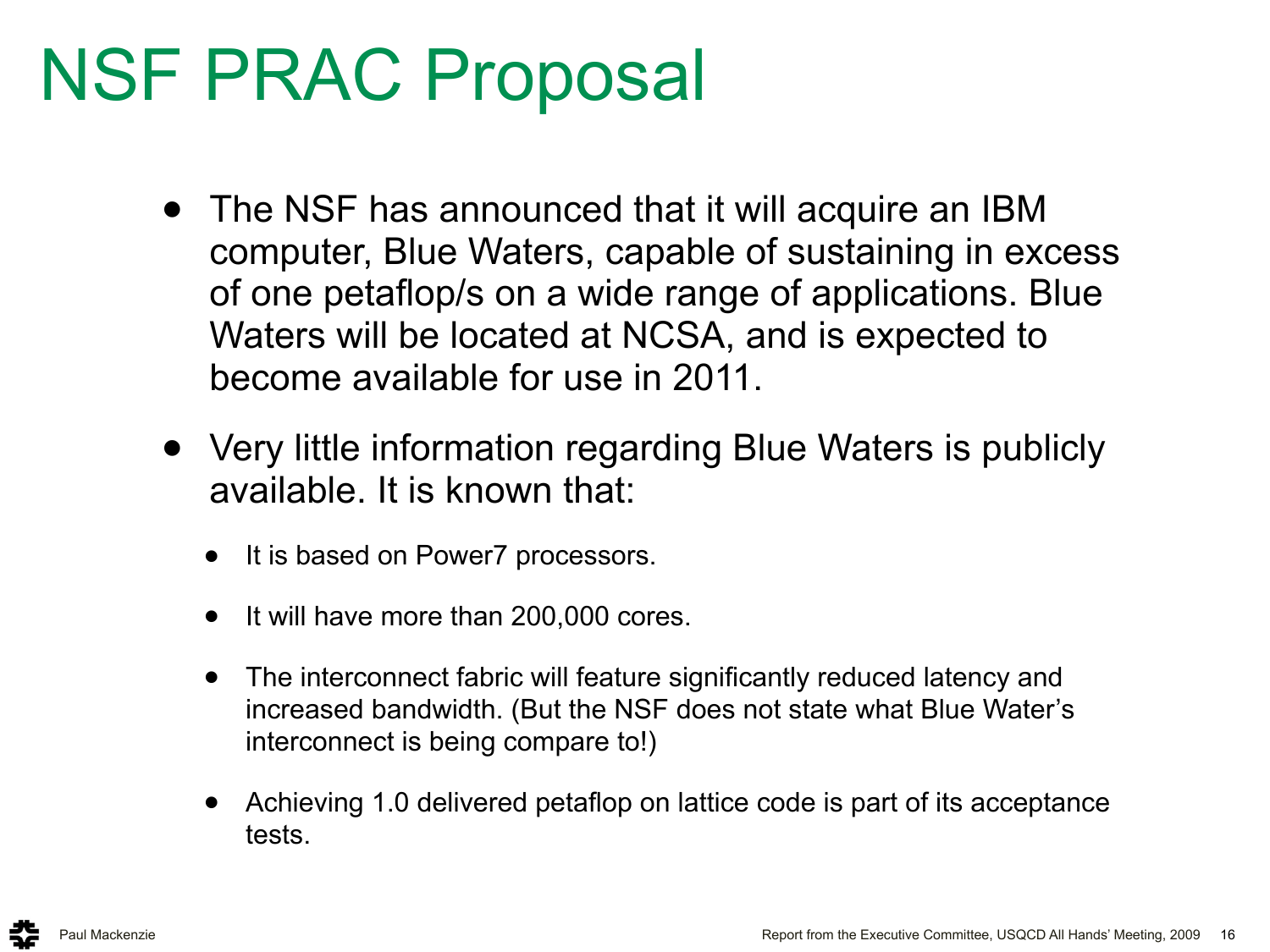# NSF PRAC Proposal

- USQCD has submitted a proposal to Petascale Computing Resource Allocations (PRAC). We requested:
	- Travel funds to be used in the development and optimization of software for Blue Waters.
	- Early access to information regarding Blue Waters' architecture.
	- An early allocation of time on Blue Waters.
- The USQCD proposal has received a grant of \$40,000 for travel associated with code development.
- Nondisclosure agreements are still being negotiated between NCSA and the universities.
- Nothing is known as of now about how the NSF intends to allocate Blue Waters.
	- As we learn more, we'll have to figure out how to apply in a way that maximizes our physics goals.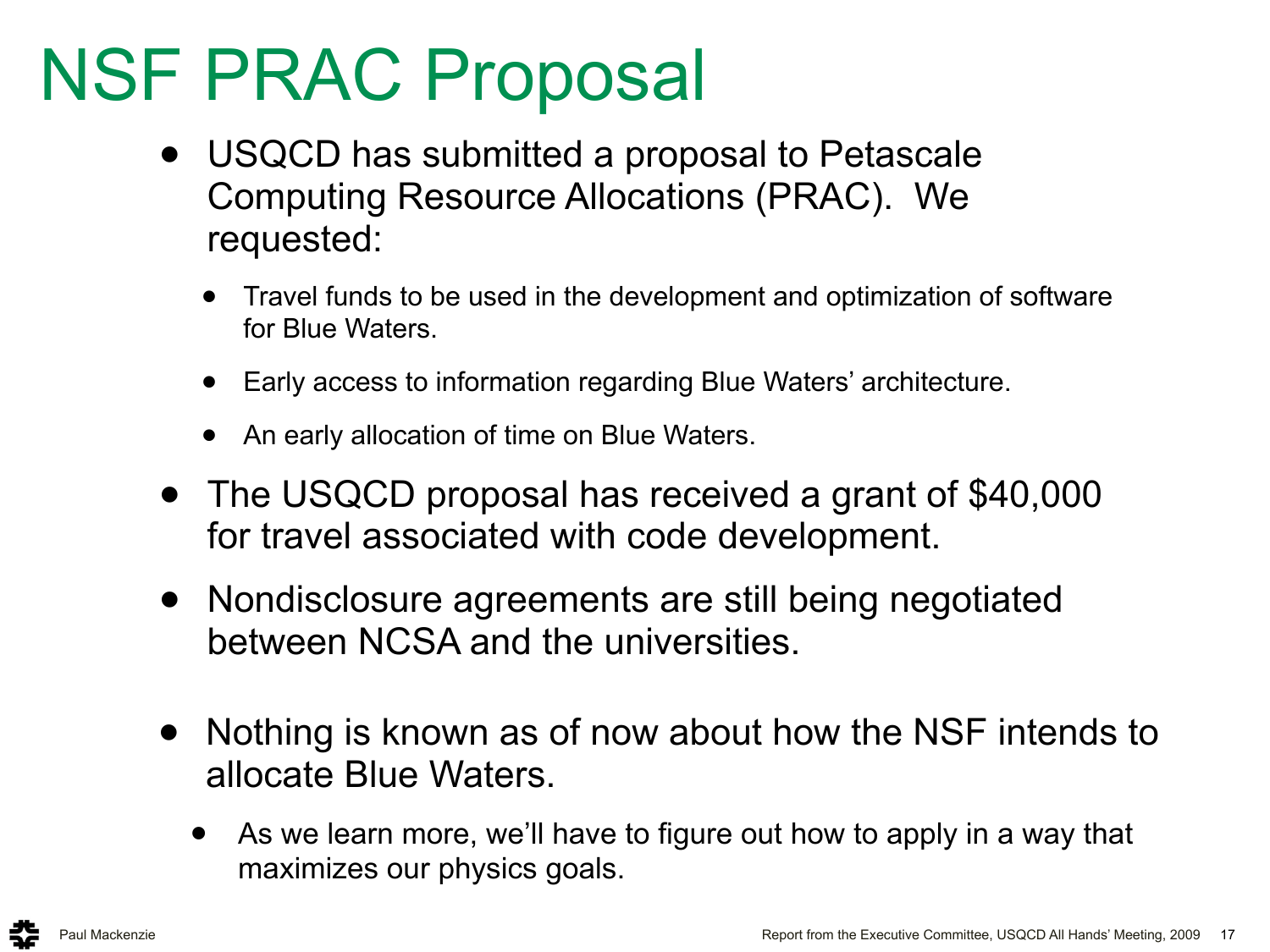# SciDAC-2 Grant

- Grant runs from 2006-2011. On January 8-9, 2009, we received a favorable mid-term review.
- We received \$2,289,000 this year, and we are getting a small cost-of-living increase every year.
- Recent efforts have focused on USQCD codes for the BlueGene/P and Cray XTs as well as new software tools for workflow, visualization and methods to meet the challenges of many-core hardware and multi-level algorithms. Rich Brower will give an overview of these activities for the Software Committee.
- Grant ends in 2011.
	- SciDAC-3 is being considered at DoE. SciDAC funds essential USQCD work (e.g., getting BG/P and XT5 code ready for prime-time). Follow-ons to this work would have to be funded from other sources if SciDAC is not continued.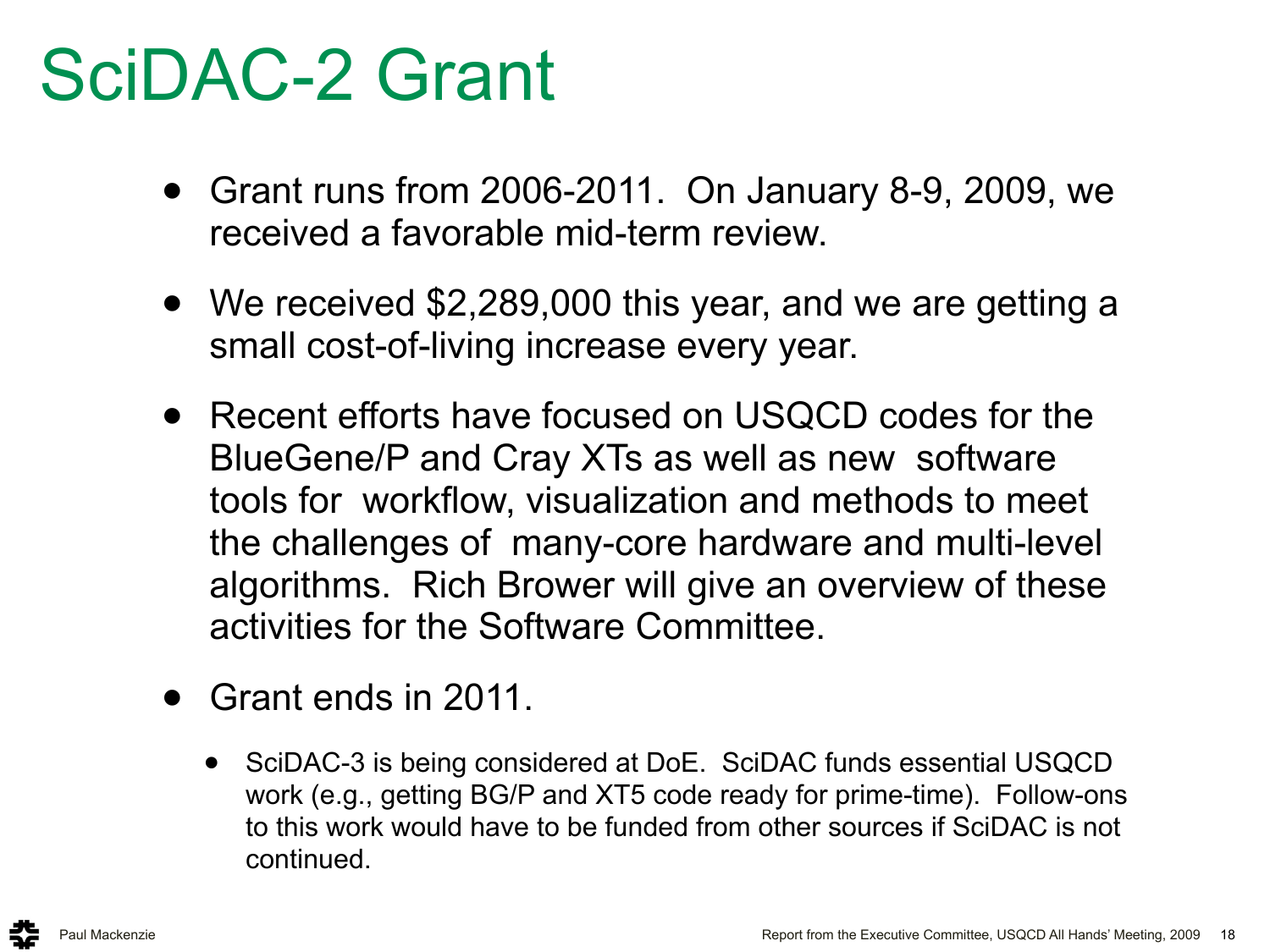#### SciDAC-2 Grant

#### Table of Revised Budgets for SciDAC Proposal National Computational Infrastructure for Lattice Gauge Theory

Table 1 below shows the total budget for each participating institution in each of the five years of the proposed grant. Note that all funds for hardware research and development have been eliminated. The FY2006 budgets cover the six month period between September 15, 2006 and March 14, 2007. All other budgets are for twelve month periods.

| Institution       | FY06  | FY07  | FY08  | FY09  | FY10  |
|-------------------|-------|-------|-------|-------|-------|
| BNL               | 218   | 362   | 378   | 390   | 406   |
| FNAL              | 249   | 442   | 456   | 472   | 485   |
| JLab              | 258   | 458   | 472   | 484   | 497   |
| Boston U.         | 88    | 183   | 191   | 198   | 206   |
| DePaul U.         | 32    | 66    | 68    | 70    | 72    |
| IГТ               | 15    | 30    | 30    | 30    | 30    |
| Indiana U.        | 25    | 51    | 52    | 54    | 55    |
| МIТ               | 113   | 235   | 244   | 254   | 264   |
| U. Arizona        | 25    | 51    | 53    | 54    | 55    |
| U. North Carolina | 55    | 113   | 116   | 119   | 122   |
| UC Santa Barbara  | 15    | 30    | 30    | 30    | 30    |
| U. Utah           | 27    | 55    | 56    | 58    | 60    |
| Vanderbilt U.     | 37    | 75    | 76    | 76    | 77    |
| Total             | 1,157 | 2,151 | 2,222 | 2.289 | 2,359 |

Table 1: Institution and Total Budgets in \$1,000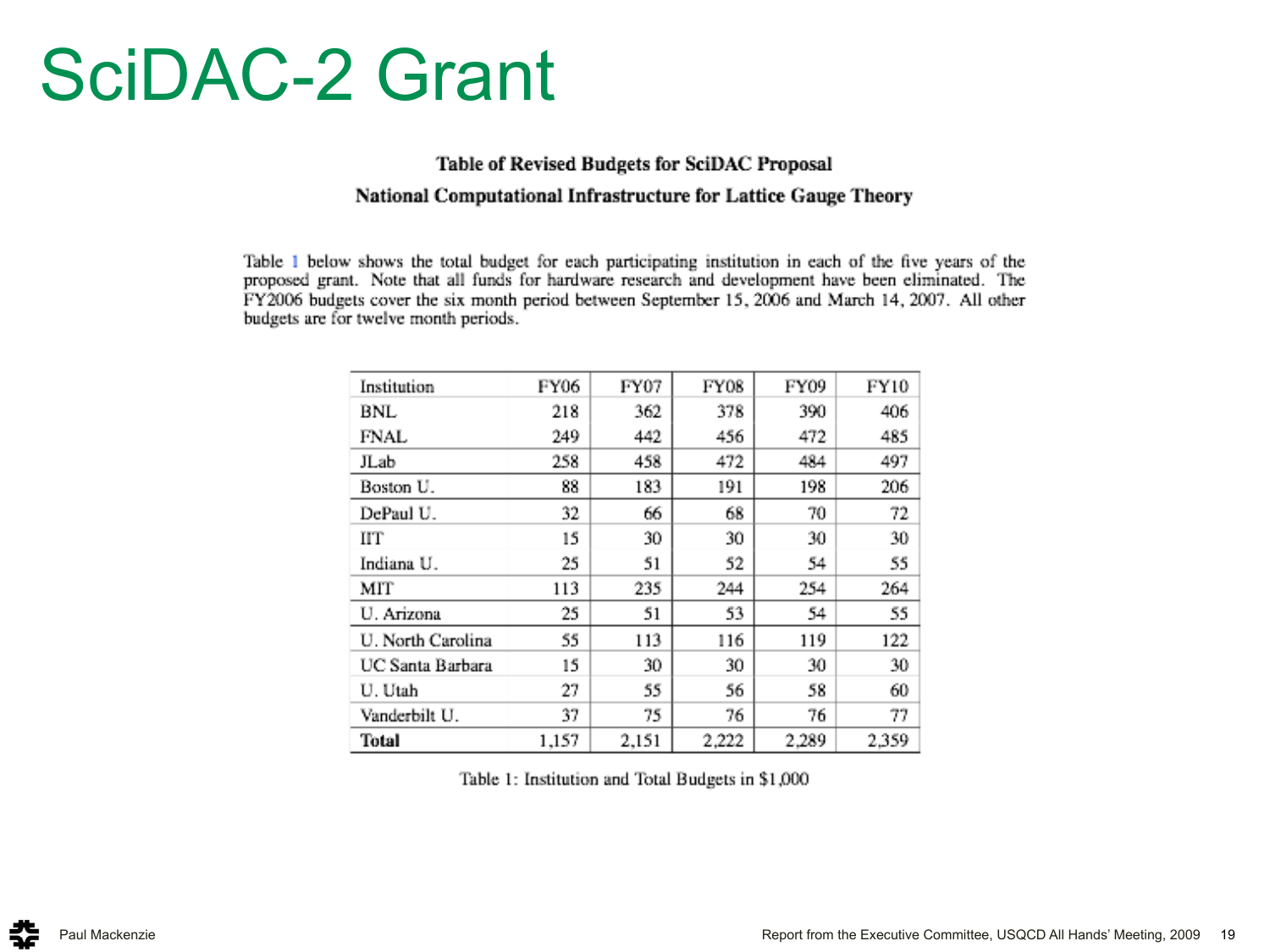# Travel Funds

- As was indicated at last year's All-hands Meeting, limited travel funds are available for use by USQCD members.
- Those wishing to make use of these funds should send email to mackenzie@fnal.gov.
- Highest priority will be given to junior members of USQCD.